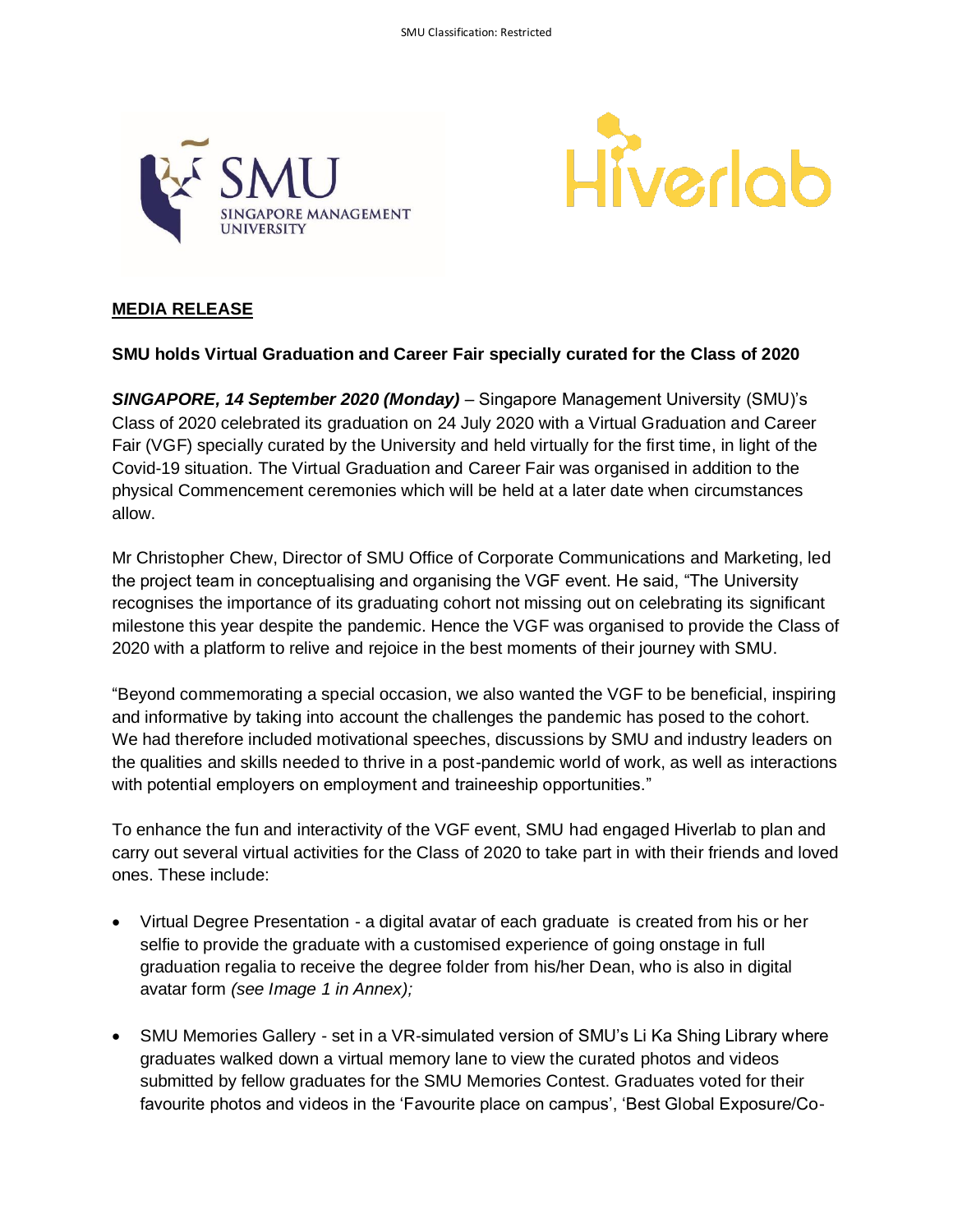curricular Activity/Community Service moment', and 'Best SMU moment' categories, and the winners walked away with attractive prizes *(see Image 2 in Annex)*;

• MobileAR photobooth - uses augmented reality (AR) tools to call up the graduate's avatar on the mobile phone so as to capture photos of the precious moments of the occasion with family and loved ones *(see Image 3 in Annex)*.

Mr Ender Jiang, Founder of Hiverlab, said: "This project embodies the concept of being adaptable and innovative to navigate the new normal. We are proud to support SMU for its virtual graduation event as the vendor of choice."

The efforts by the SMU and Hiverlab project team were appreciated and well-received by the Class of 2020.

A Lee Kong Chian School of Business graduate said that the VGF was interesting "… because we became a unique batch of students to do this for the first time. Wonderful memories were also created via the VGF through social media and more."

A School of Accountancy graduate commented that "The overall VGF event was interesting and engaging. Even though graduates like myself could not have the real-life graduation experience at the moment, the touch of virtual element, receiving our graduation cert via a virtual platform, was a fun way to mark an end to my university life."

A School of Law graduate, expressing her appreciation for the efforts put into organising the VGF event, said "I felt that the VGF was a fun and creative initiative by the University. It must have taken a lot of effort to make this event possible and I am grateful that the University organised this specially for us." She added that it was fun "… to see my friends post about the event on social media and share their dedications and virtual graduation clips, as well as their AR photobooth pictures. I particularly enjoyed the Virtual Degree Presentation and the MobileAR photobooth. It was fun for us to watch my avatar walk up the stage to receive my degree, as well as take photos with my avatar."

#### \*\*\* END \*\*\*

For media queries, please contact:

| Teo Chang Ching (Mr)                   | Jeremiah Goh (Mr)                   |
|----------------------------------------|-------------------------------------|
| <b>Senior Assistant Director</b>       | <b>Digital Marketing Specialist</b> |
| Office of Corporate Communications and |                                     |
| Marketing                              | Hiverlab Pte Ltd                    |
| <b>Singapore Management University</b> | Mobile: (65) 8105 5983              |
| DID: (65) 6828 0451                    | Email: jeremiah@hiverlab.com        |
| Email: ccteo@smu.edu.sg                |                                     |